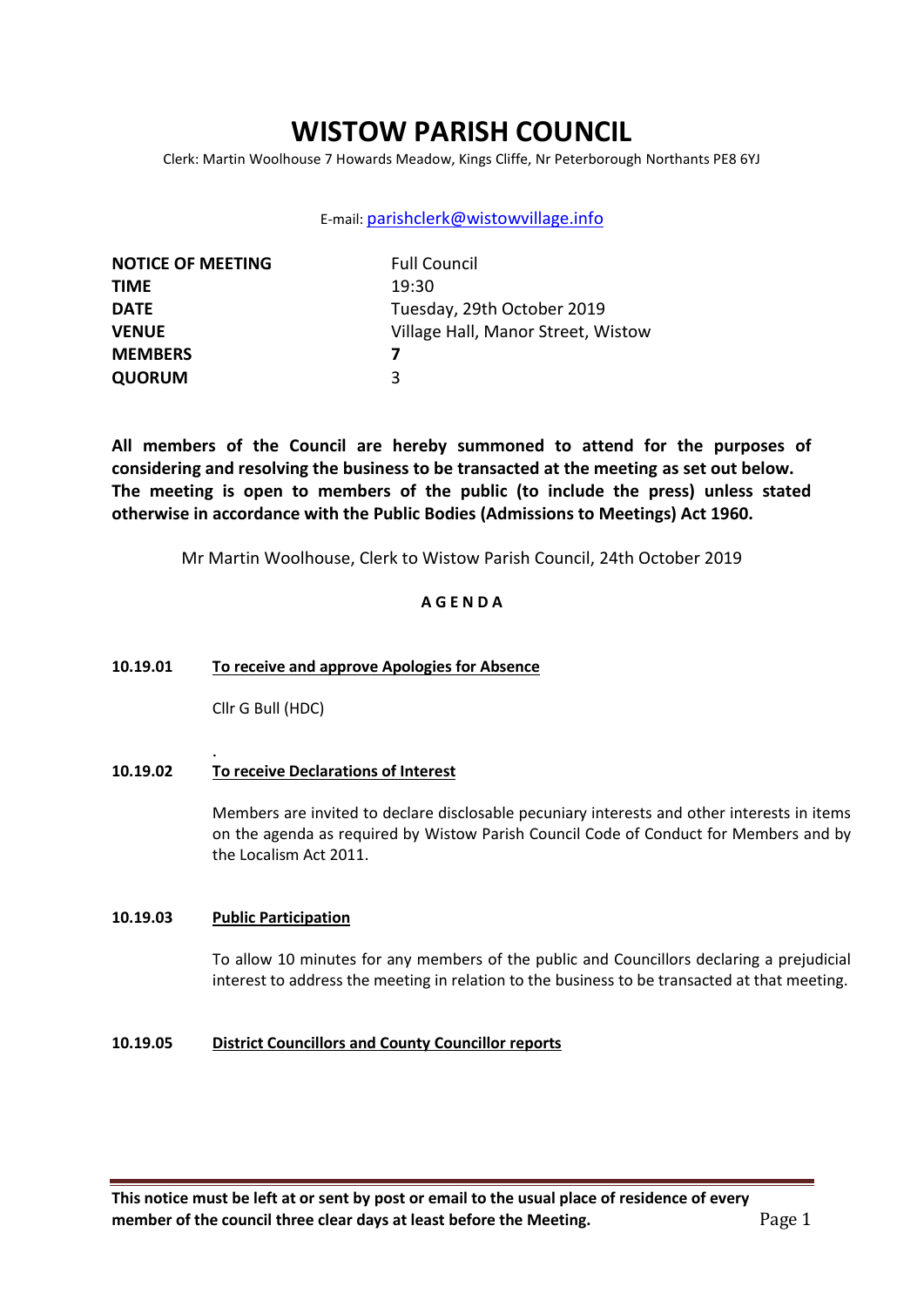## **10.19.06 Matters arising or carried forward from the previous meeting.**

# **10.19.06.01** Streetlighting

- **10.19.06.02** Members to discuss and decide on the winter gritting scheme participation
- **10.19.06.03** Cyber security course details and confirming awaiting confirmation

#### **10.19.07 Notification of planning items.**

# **10.19.07.01 PLANNING APPEAL – APPLICATION REF. 19/00093/FUL**

To note the comments submitted consider in respect of the appeal by Mr Benson against a decision by HDC to permit the erection of a 2 bedroom cottage bungalow on land SW of Mill Farm Cottage, Mill Road. (see item 10.19.12.07 below).

### **10.19.07.02 PLANNING APPLICATION – WYTON HALL GARDENS**

To note the letter dated 1 October 2019 from Energie regarding the planning application submitted by Energie at Wyton. (See item 10.19.12 below)

#### **10.19.08 Finance**

| <b>Date</b>                                   | <b>Ref No</b>                                                           | Payee                  | <b>Description</b>            | Amount |
|-----------------------------------------------|-------------------------------------------------------------------------|------------------------|-------------------------------|--------|
|                                               |                                                                         |                        |                               | £      |
| 29/10/2019                                    | 420                                                                     | <b>Cambridge Water</b> | <b>Water supply</b>           | 19.20  |
| 29/09/2019                                    | 421                                                                     | <b>Mr M Tew</b>        | salary                        | 200.00 |
| 29/09/2019                                    | 422                                                                     | Mr M Woolhouse         | <b>Net salary (September)</b> | 230.55 |
| 29/10/2019                                    | 423                                                                     | Mr M Woolhouse         | <b>Net Salary (October)</b>   | 291.95 |
| 29/10/2019                                    | 424                                                                     | <b>Mr M Woolhouse</b>  | tax deduction                 | 112.45 |
| 29/10/2019                                    | 425                                                                     | <b>Wistow Warbler</b>  | grant                         | 50.00  |
| Proposed<br><b>Seconded</b><br><b>Outcome</b> |                                                                         |                        |                               |        |
| 10.19.08.02                                   | To note income received                                                 |                        |                               |        |
| 10.19.08.03                                   | To note issues regarding payment to Garden Reclaim.                     |                        |                               |        |
| 10.19.08.04                                   | To note the Income and Expenditure Account for October 2019 (enclosed). |                        |                               |        |
| 10.19.08.05                                   | To note the Bank reconciliation for October 2019 (enclosed).            |                        |                               |        |
| 10.19.08.06                                   | To note the bank balances in the current and deposit accounts.          |                        |                               |        |
| 10.19.08.07                                   | To consider the draft budget for 2020/21 (enclosed).                    |                        |                               |        |
| 10.19.08.08                                   | To consider future banking arrangements.                                |                        |                               |        |
| 10.19.08.09                                   | To consider the draft budget for 2020/21                                |                        |                               |        |

**10.19.08.01** To approve accounts for payment: 29th October 2019

#### **10.19.09 Traffic, Highways & Road Safety**

Save as referred to in correspondence nothing to report this month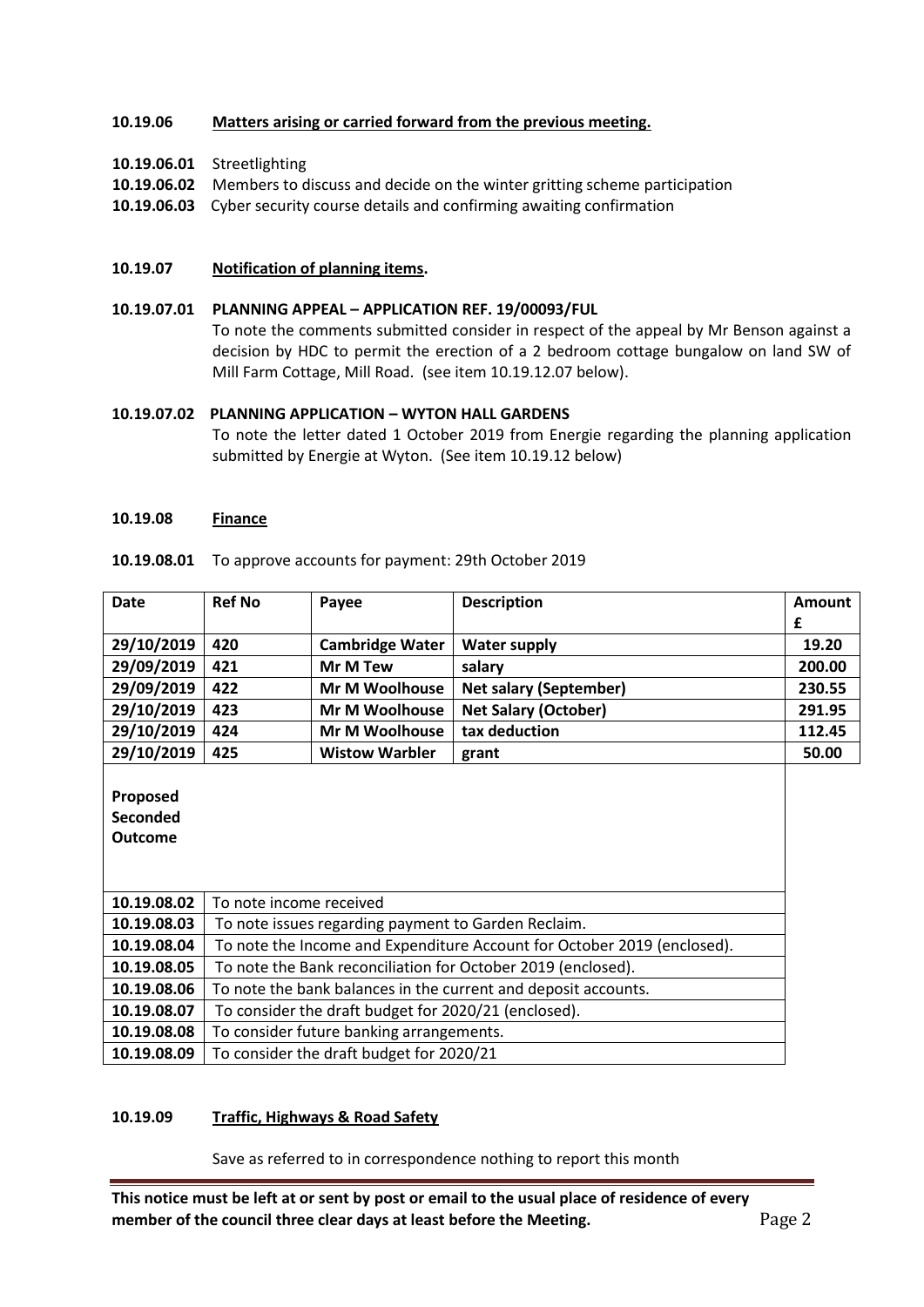## **10.19.10 Village Maintenance**

## **10.19.11 Policing Matters**

No incidents in Wistow reported, all alerts are posted to the Parish Councils Facebook page.

# **10.19.12 Correspondence and Communications**

- **10.19.12.1** Highways Works information  $16<sup>th</sup>$  to  $31<sup>st</sup>$  October (enclosed)
- **10.19.12.2** Temporary Traffic Order re gas mains work in Oaklands Avenue
- **10.19.12.3** Invoice from Cambridge Water Company
- **10.19.12.4** Salary payment to Mr M Tew (see payment list above)
- **10.19.12.5** Net Salary payment to Mr M Woolhouse (September /October) (see payment list above)
- **10.19.12.6** HMRC payment re Mr M Woolhouse's salary (see payment list above)
- **10.19.12.7** Letter to HM Planning Inspectorate re appeal by Mr Benson (enclosed)
- **10.19.12.8** Police and Crime Commissioner Briefing (enclosed )
- **10.19.12.9** CAPALC CEO Bulletins (previously circulated and enclosed*)*
- **10.19.12.10** HDC Countryside Volunteer Recruitment Posters(enclosed)
- **10.19.12.11** Correspondence with HDC re TPO/Conservation area trees (enclosed)
- **10.19.12.12** Operation London Bridge (enclosed)
- **10.19.12.13** HDC Open Spaces Survey (previously circulated)
- **10.19.12.14** Letter from Energie re development at Wyton( enclosed)
- **10.19.12.15** Cambridgeshire Matters (CAPALC conference) (previously circulated)
- **10.19.12.16** Email from Wistow Warbler regarding funding (enclosed)
- **10.19.12.17** Correspondence from Cambs. PCC re knife amnesty (enclosed
- **10.19.12.18** Correspondence from Cambs. NHS CCG re the BIG Conversation planning future needs
- **10.19.12.19** E mail form HDC re Houses in Multiple Occupation

# **09.19.13 To receive verbal reports from Parish Councillors on matters arising from their portfolio responsibilities.**

| a)- Litter / Playpark<br>b)- Countryside | Cllr Bradford \ Cllr Macinnes<br><b>Cllr Gregory</b> |
|------------------------------------------|------------------------------------------------------|
| c)- Village Hall                         | Cllr. Bradford                                       |
| d)- Website                              | Clerk                                                |
| e)-Trees/Grass                           | Cllr. G. Smith                                       |
| F)-Highways                              | Cllr. Bradford                                       |
|                                          |                                                      |

### **09.19.14 Monthly Audit**

A Volunteer is required for November 2019

#### **09.19.15 Matters for future consideration**